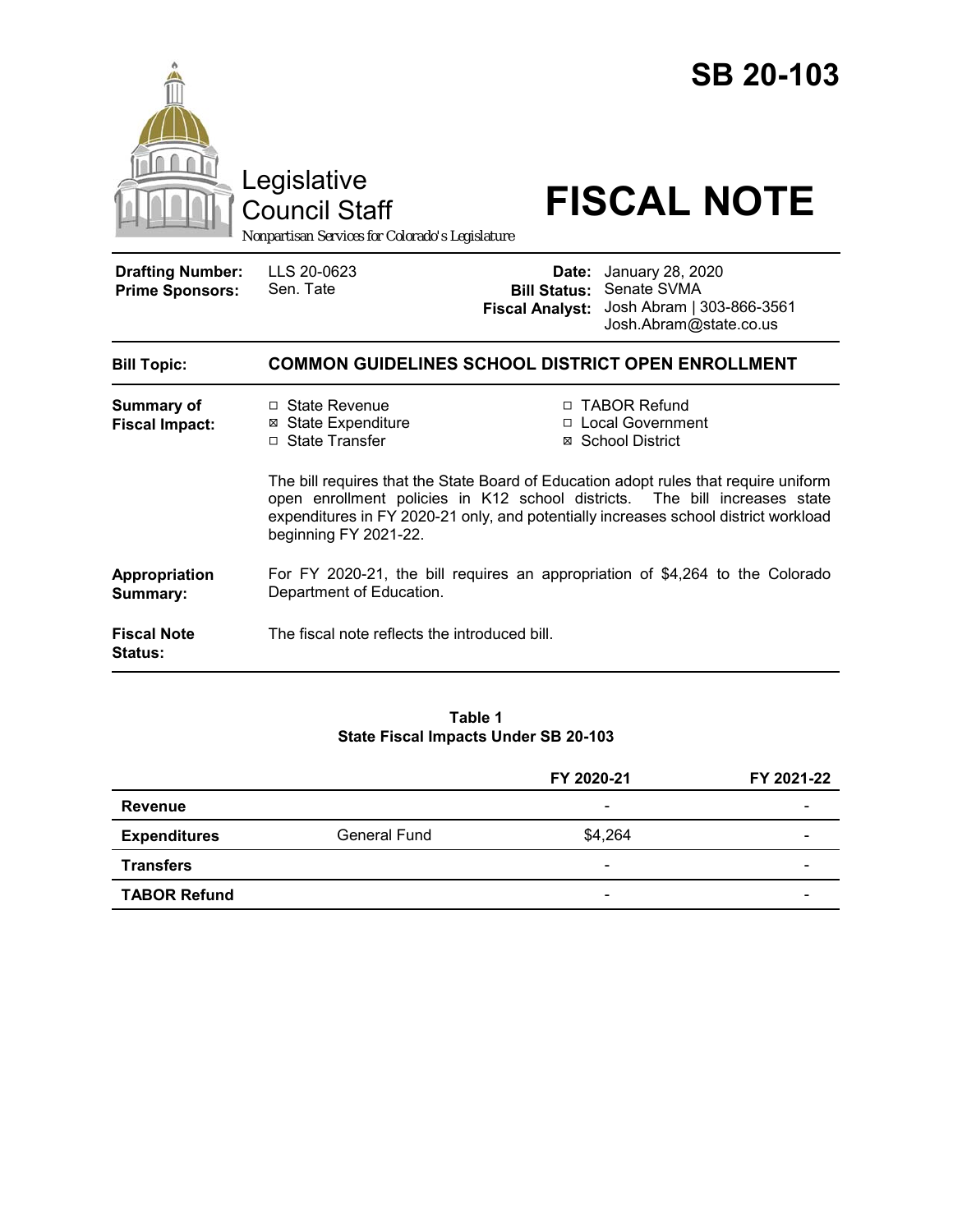January 28, 2020

#### **Summary of Legislation**

No later than October 15, 2020, the Colorado Department of Education (CDE), in consultation with school district boards of education, must make recommendations to the SBE to adopt rules that require uniform open enrollment policies in K12 school districts. The CDE must recommend policies and procedures related to enrollment periods, application deadlines, dissemination of materials for parents, and notification of open enrollment application status. Statewide rules must also ensure the ability to submit applications online, through electronic mail or other web-based process, and in person.

The SBE must adopt rules no later than March 1, 2021, which become effective for school districts beginning with the 2021-22 school year. The SBE may stagger the effective date of rules if implementation in 2021-22 is not practicable, in which case the rules become effective for school districts beginning with the 2022-23 school year.

#### **State Expenditures**

For FY 2020-21 only, the CDE will require \$4,264 for a one-time consultant to assist the department with data collection, engage stakeholders, and propose rules for adoption by the SBE.

Under current law, every school district adopts policies and procedures for school choice programs; however, these policies are not collected or analyzed by the CDE. It is estimated that conducting this research will take about one hour per school district to assemble necessary data, including enrollment window lengths, start dates, end dates, dates to accept an offer, the availability of online applications, and the dissemination of open enrollment polices to parents and guardians. The CDE will synthesize this information for use during stakeholder feedback sessions, and to prepare recommendations for the SBE. This effort will also require review from the Department of Law prior to recommending rules to the SBE.

## **School District**

Beginning with the 2021-22 school year, school districts may have increased workload to adjust district open enrollment policies with the rules established by the SBE. Some requirements may be implemented on a staggered basis through the 2022-23 school year, depending on the degree of changes required, and when implementation is deemed practicable. This workload increase for school districts has not been estimated.

## **Effective Date**

The bill takes effect August 5, 2020, if the General Assembly adjourns on May 6, 2020, as scheduled, and no referendum petition is filed.

#### **State Appropriations**

For FY 2020-21, the bill requires a General Fund appropriation of \$4,264 to the Colorado Department of Education.